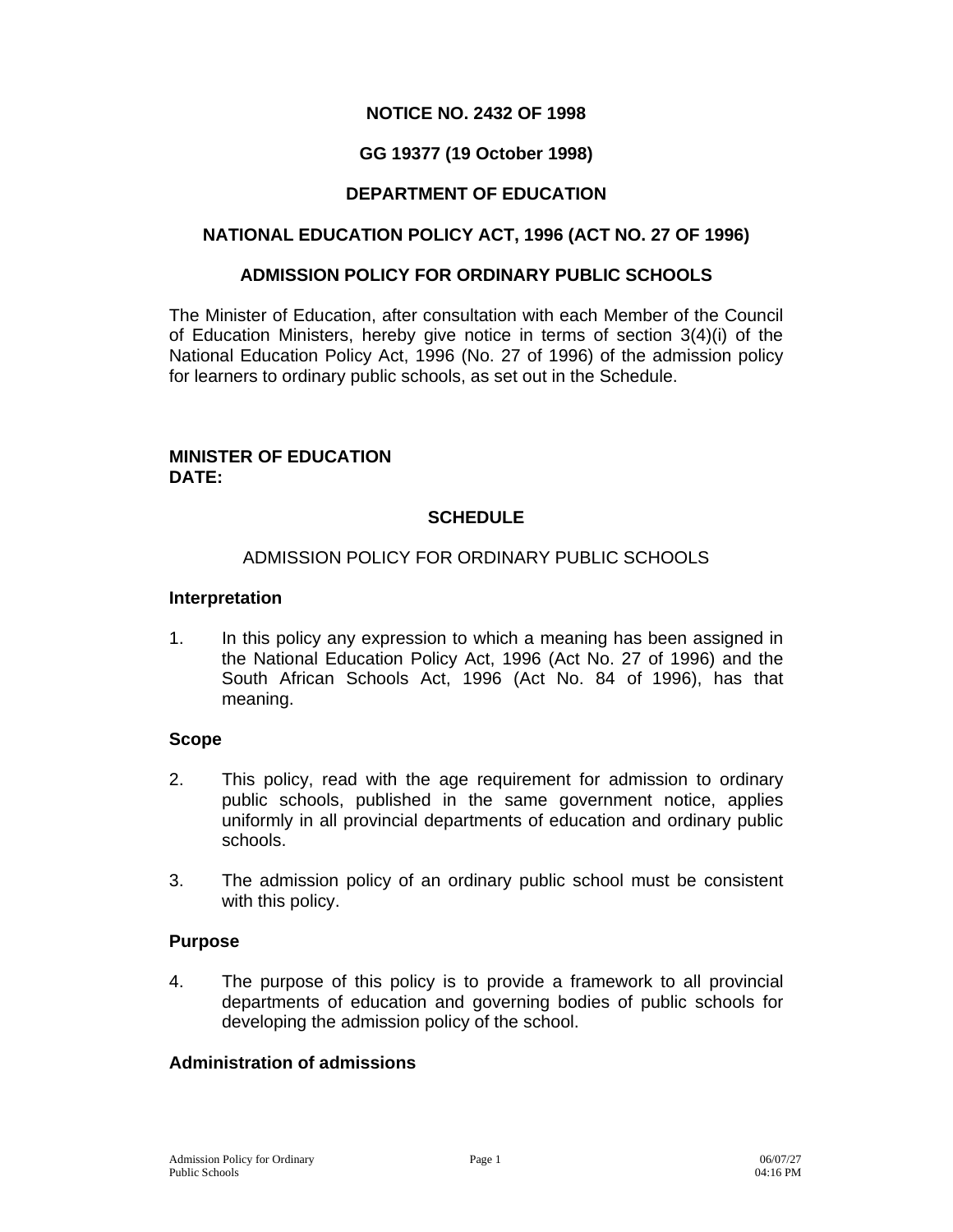- 5. The Head of Department must determine a process of registration for admission to public schools in order to enable the admission of learners to take place in a timely and an efficient manner. The Head of Department and the school governing bodies should encourage parents<sup>1)</sup> to apply for the admission of their children before the end of the preceding school year.
- 6. The Head of Department is responsible for the administration of the admission of learners to a public school. The Head of Department may delegate the responsibility for the admission of learners to a school to officials of the Department.
- 7. The admission policy of a public school is determined by the governing body of the school in terms of section 5(5) of the South African Schools Act, 1996 (No. 84 of 1996). The policy must be consistent with the Constitution of the Republic of South Africa, 1996 (No. 108 of 1996), the South African Schools Act, 1996 and applicable provincial law. The governing body of a public school must make a copy of the school's admission policy available to the Head of Department.
- 8. The Head of Department must co-ordinate the provision of schools and the administration of admissions of learners to ordinary public schools with governing bodies to ensure that all eligible learners are suitably accommodated in terms of the South African Schools Act, 1996. Subject to this policy, it is particularly important that all eligible learners of compulsory school going age are accommodated in public schools.
- 9. The admission policy of a public school and the administration of admissions by an education department must not unfairly discriminate in any way against an applicant for admission.
- 10. A learner is admitted to the total school programme and may not be suspended from classes, denied access to cultural, sporting or social activities of the school, denied a school report or transfer certificates, or otherwise victimised on the grounds that his or her parent -
	- (a) is unable to pay or has not paid the required school fees;
	- (b) does not subscribe to the mission statement and code of conduct of the school; or
	- (c) has refused to enter into a contract in terms of which the parent waives any claim for damages arising out of the education of the learner.
- 11. The governing body of a public school may not administer any test relating to the admission of a learner to a public school, or direct or authorise the principal of the school or any person to administer such a test. Where placement in a specific course or programme, e.g. technical field of study, dance or music, is required and where it would be in the educational interest of a learner, he or she may be requested by the

<sup>1) &</sup>quot;parent" means-

<sup>(</sup>a) the parent or guardian of a learner;

<sup>(</sup>b) the person legally entitled to custody of a learner; or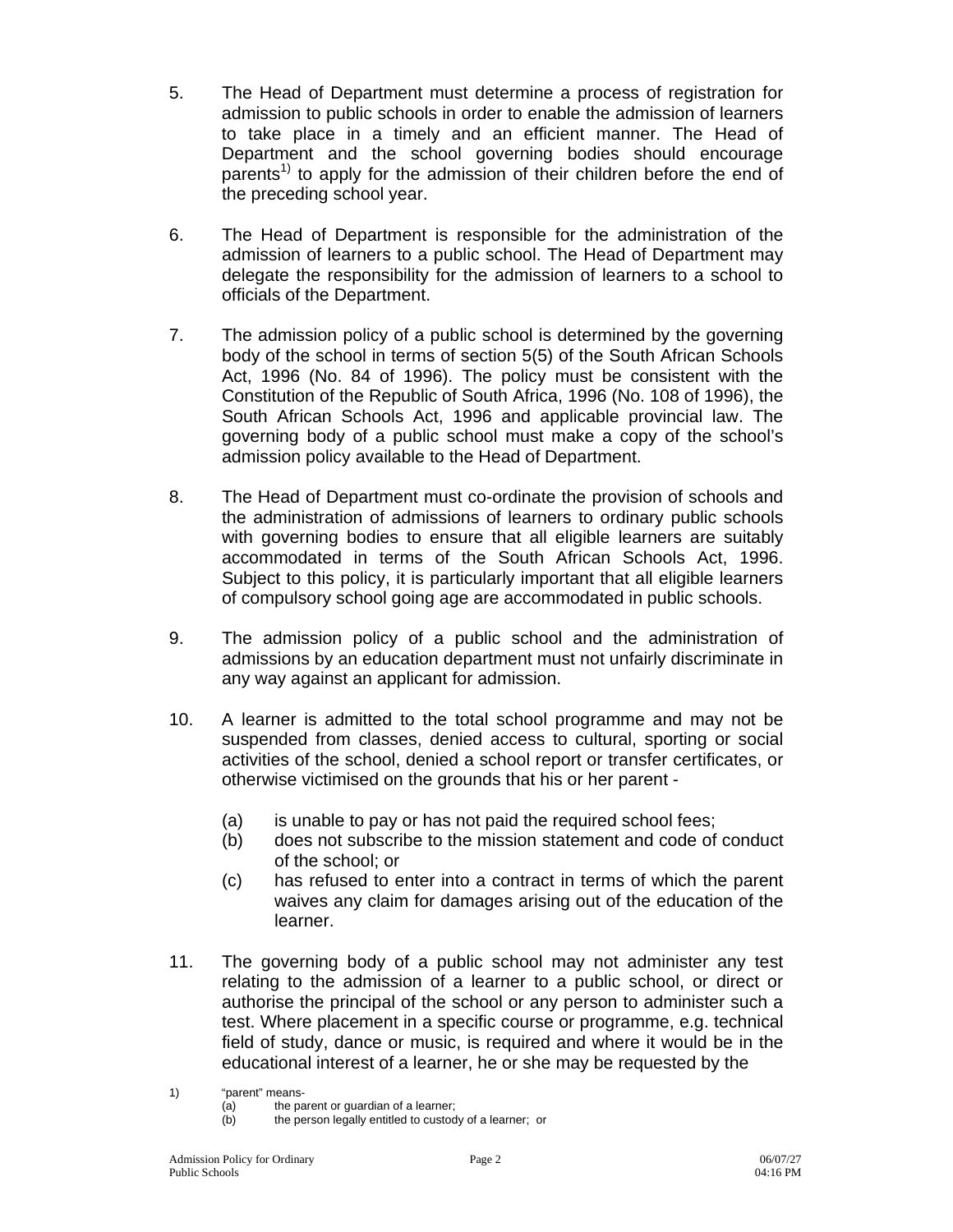(c) the person who undertakes to fulfil the obligations of a person referred to in paragraphs (a) and (b) towards the learner's education at school.

Head of Department to undertake a suitable test to assist a placement decision.

12. The name of a learner must be removed from a school's admission register when the learner-

(a) leaves the school after grade 12 or after completing the compulsory school attendance period, or is granted exemption from compulsory attendance according to section (4) of the South African Schools Act;

- (b) applies for a transfer to another school and the transfer is effected;
- (c) is expelled from school; or
- (d) dies.
- 13. If a learner of compulsory school going age fails to attend school, the Head of Department may act in terms of section 3(5) and (6) of the South African Schools Act, 1996.

### **Documents required for admission of a learner**

- 14. A parent must complete an application form for admission, which should be made available to him or her by the principal of the school together with the admission policy and the code of conduct for learners of the school. The principal must ensure that parents are given whatever assistance they may require to complete the form.
- 15. When a parent applies for admission of a learner to an ordinary public school, the parent must present an official birth certificate of the learner to the principal of the public school. If the parent is unable to submit the birth certificate, the learner may be admitted conditionally until a copy of the birth certificate is obtained from the regional office of the Department of Home Affairs. The principal must advise parents that it is an offence to make a false statement about the age of a child. (See Births and Deaths Registration Act, 1992 (No. 51 of 1992).) The parent must ensure that the admission of the learner is finalised within three months of conditional admission.
- 16. On application for admission, a parent must show proof that the learner has been immunised against the following communicable diseases: polio, measles, tuberculosis, diphtheria, tetanus and hepatitis B. If a parent is unable to show proof of immunisation, the principal must advise the parent on having the learner immunised as part of the free primary health care programme.
- 17. When a learner transfers from one public school to another, the principal must complete a transfer card and hand it to the parent, or forward it to the principal of the receiving school. The learner's transfer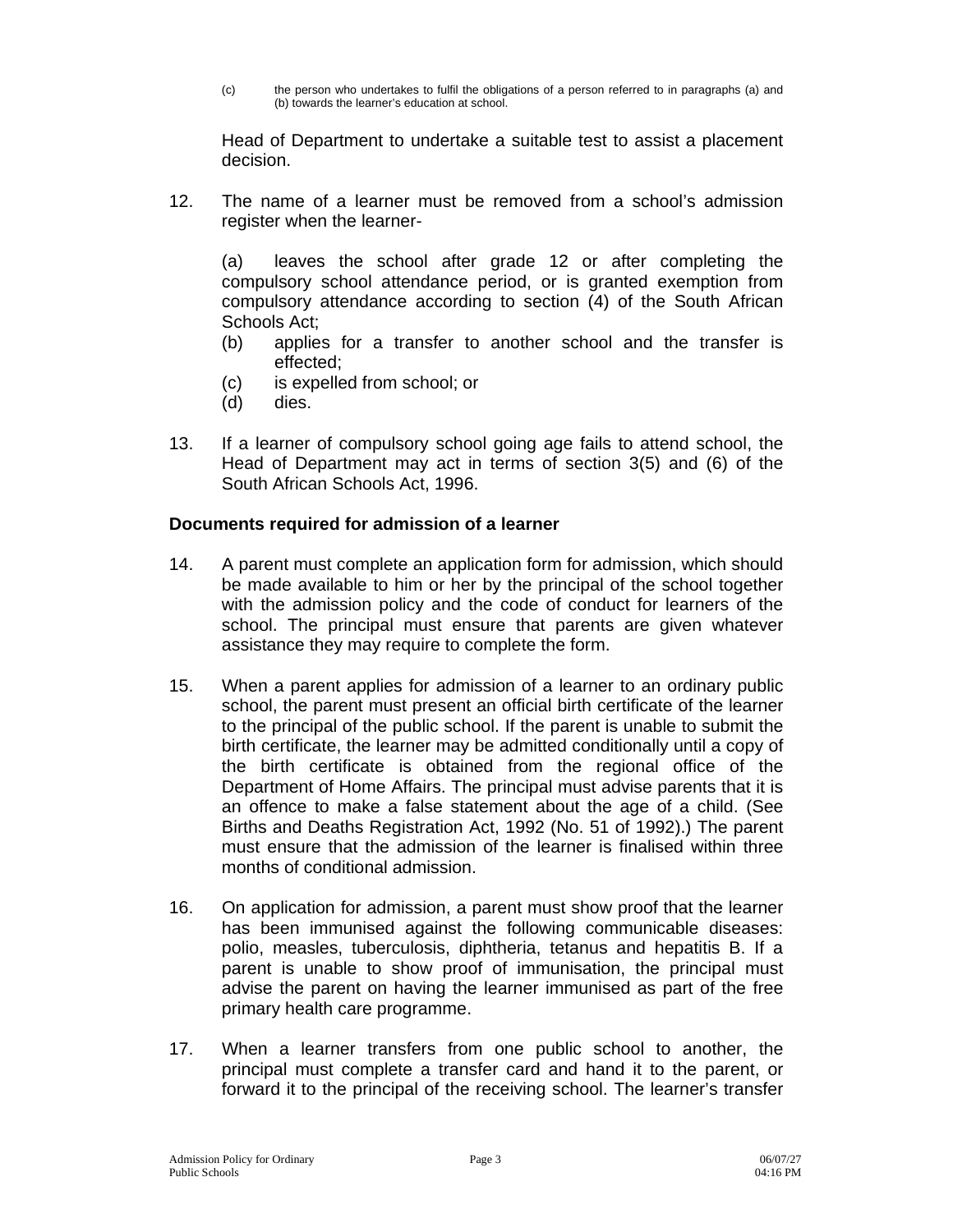card must be attached to the application form for admission to the receiving school.

- 18. If the transfer card is not available the principal of the receiving school may admit the learner and place the learner in a grade on the basis of the following documentation:
	- (a) the last report card issued by the previous school;
	- (b) other equivalent documentation from the previous school; or
	- (c) a written affidavit of the parent stating the reason for not having the transfer card and the grade the learner attended at the previous school.

### **Admission of non-citizens**

- 19. The South African Schools Act, 1996 and this policy apply equally to learners who are not citizens of the Republic of South Africa and whose parents are in possession of a permit for temporary or permanent residence issued by the Department of Home Affairs.
- 20. A learner who entered the country on a study permit must present the study permit on admission to the public school.
- 21. Persons classified as illegal aliens must, when they apply for admission for their children or for themselves, show evidence that they have applied to the Department of Home Affairs to legalise their stay in the country in terms of the Aliens Control Act, 1991 (No. 96 of 1991).

### **Learners with special education needs**

- 22. The rights and wishes of learners with special education needs, must be taken into account at the admission of the learners to an ordinary public school. The South African Schools Act, 1996 requires ordinary public schools to admit learners with special education needs, where this is reasonably practical. Schools are encouraged to make the necessary arrangements, as far as practically possible, to make their facilities accessible to such learners.
- 23. Where the necessary support which would facilitate the integration of a learner in a particular educational context, cannot be provided, the principal of the school must refer the application for admission to the Head of Department to have the learner admitted to a suitable public school in that province or to a school in another province.
- 24. Before the Head of Department refers a learner as contemplated in paragraph 23, the Head of Department must arrange for consultation with parents, educators and other support personnel concerned. These consultations must form part of the assessment of the learner before the learner is referred to another public school. This process should be handled as a matter of urgency to facilitate the admission of a learner as soon as possible to ensure that the learner is not prejudiced in receiving appropriate education.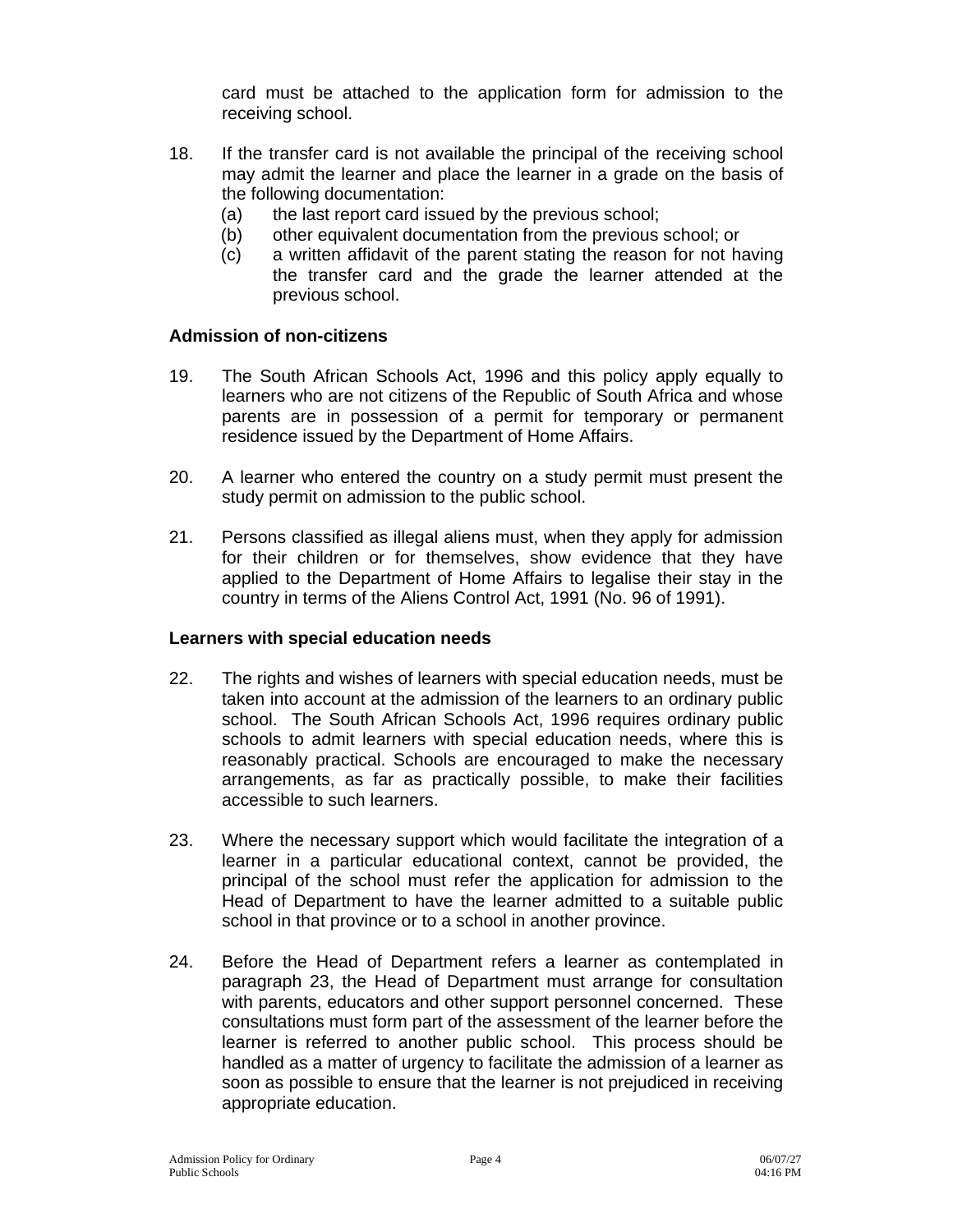25. Assessment and consultation relating to a change of placement must be carried out by a team based at the school in consultation with parents, educators and other relevant support personnel. The Head of Department of the province concerned must approve the placement.

#### **Age requirements for the admission of a learner to an ordinary public school or different grades of a school**

- 26. Learners are to be admitted to public schools and placed in different grades in the school according to Government Notice No. of 1998.
- 27. If a learner has been admitted to a public school at an age above the age norm for a grade, such learner must, as far as possible, be placed in a fast track facility, or with his or her peer group, unless it is not in the educational interest of the learner. In the latter case the learner must be placed in a suitable lower grade, and an accelerated programme must be worked out for the learner to enable him or her to catch up with the peer group as soon as possible.
- 28. The age-grade norm does not apply to a learner who is already enrolled at a public school on 1 January 2000, except that paragraph 27 may apply if it is deemed to be in the best interests of the learner.
- 29. A learner who is 16 years of age or older and who has never attended school and who is seeking admission for the first time or did not made sufficient progress with his or her peer group, must be advised to enroll at an Adult Basic Education and Training (ABET) centre.

### **Repetition**

- 30. A learner who has repeated one or more years at school in terms of this policy is exempt from the age grade norm, except that, if a learner is three years older than the norm age per grade, the Head of Department must determine whether the learner will be admitted to that grade.
- 31. In principle, learners should progress with their age cohort. Repetition of grades seldom results in significant increases in learning attainment and frequently has the opposite result. The norm for repetition is one year per school phase where necessary. Multiple repetition in one grade is not permissible.
- 32. The norm is not to be construed as promoting the practice of automatic promotion. A learner's needs must be attended to through the efforts of the learner, and his or her teachers, with support from the learner's family and peers.

# **School zoning**

33. A Head of Department, after consultation with representatives of governing bodies, may determine feeder zones for ordinary public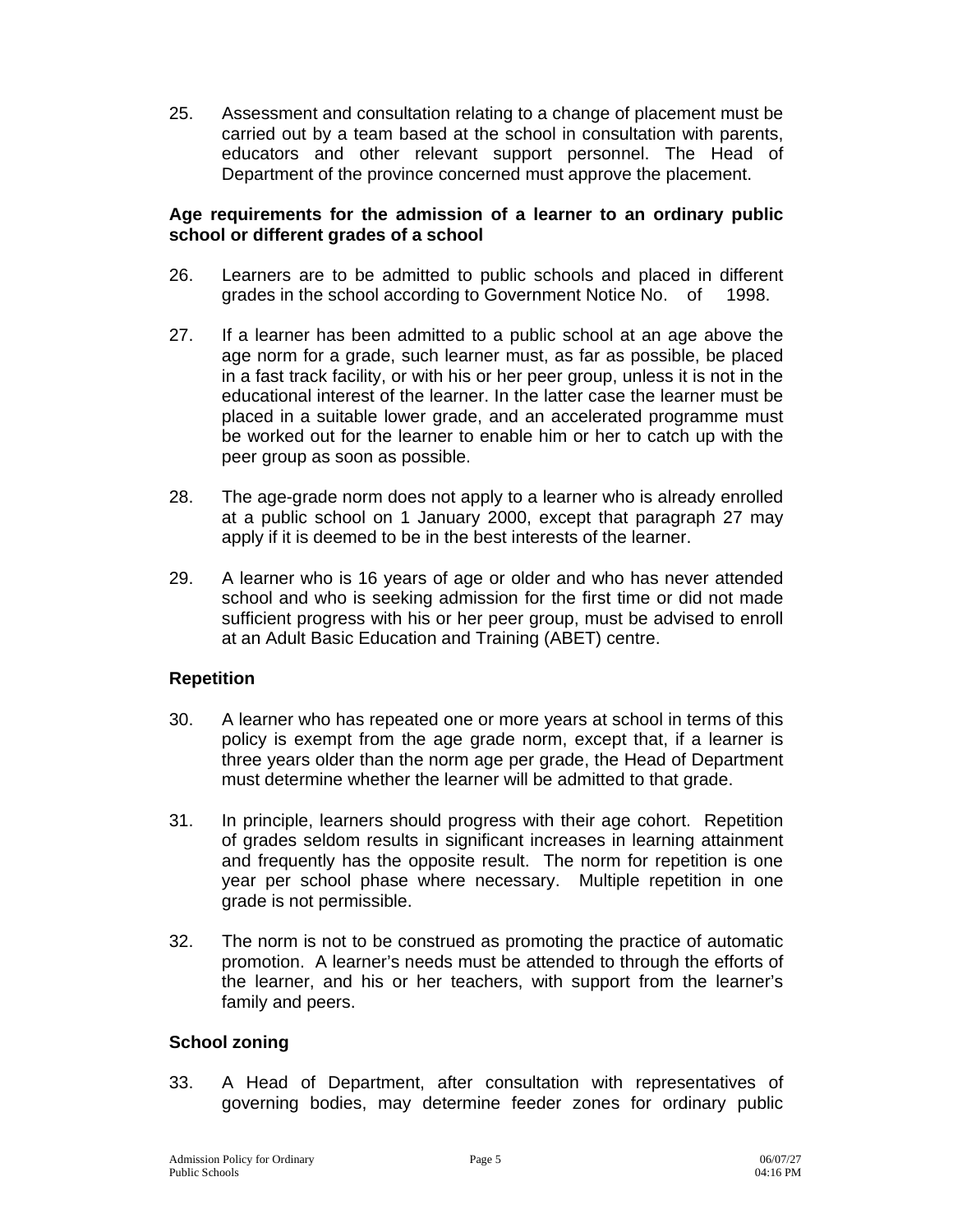schools, in order to control the learner numbers of schools and coordinate parental preferences. Such feeder zones need not be geographically adjacent to the school or each other.

- 34. If a feeder zone is created-
	- (a) preference must be given to a learner who lives in the feeder zone of a school or who resides with his or her parents at an employer's home in the feeder zone;
	- (b) a learner who lives outside the feeder zone is not precluded from seeking admission at whichever school he or she chooses. However, access to a chosen school cannot be guaranteed;
	- (c) a learner who lives within the feeder zone of a school A must be referred to the neighbouring school B, if school A is oversubscribed. If school B is oversubscribed, an alternative school within a reasonable distance must be found by the Head of Department. If that is not possible, school A must admit the learner;
	- (d) the preference order of admission is:-
		- (i) learners whose parents live in the feeder zone, in their own domicile or their employer's domicile;
		- (ii) learners whose parent's work address is in the feeder area; or
		- (iii) other learners: first come first served.
- 35. A school with a specific field of study, e.g. a technical school, must have much larger feeder zones to accommodate learners with specific aptitudes, interests or needs.

#### **Register of admission**

- 36. The principal of a public school must keep a register of admission to the school. All admissions of learners to the school must be recorded in the register of admission. The register must contain the name, date of birth, age, identity number, if applicable, and address of the learner as well as the names of the learner's parents as defined in the South African Schools Act, 1996 (see footnote 1) and their addresses and telephone numbers, where applicable.
- 37. Entries in the register of admission must be verified against the birth certificate or identity document of the learner concerned.
- 38. Officials of the provincial education department must have access to the register of admission.